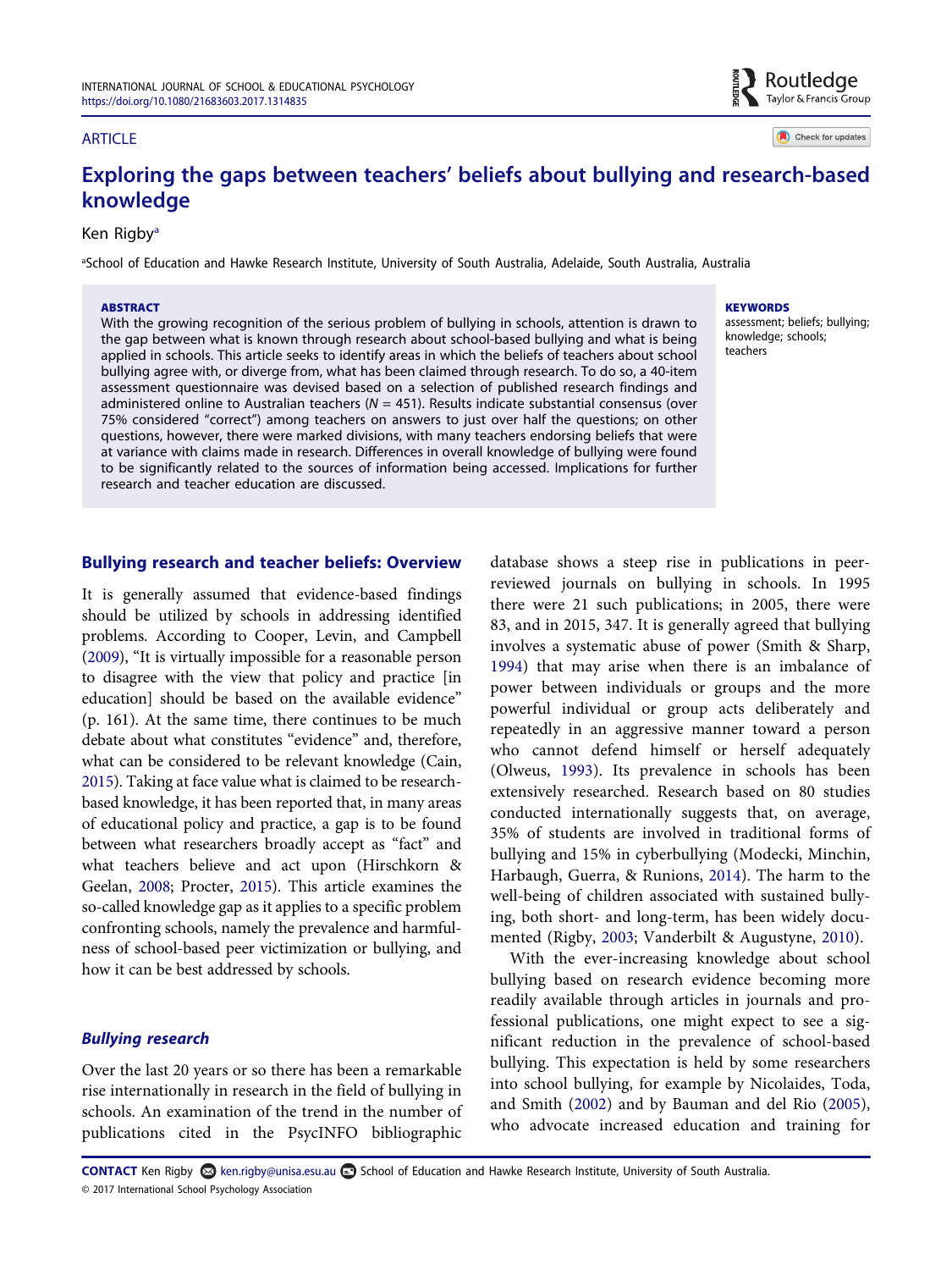teachers based on evidence-based studies. Consistent with this view, there has been over the last 15 years a significant though modest reduction in the prevalence of bullying in a substantial number of countries, as reviewed by Rigby and Smith [\(2011\)](#page-10-4). However, the findings are correlational and, as such, do not imply causation; the reported reductions may be due to other uncontrolled social factors. For example, in many countries, government bodies have promoted antibullying initiatives (Dewey & Limber, [2015](#page-9-5)); legal sanctions have been applied to censure schools that have not conformed to community expectations in dealing with cases of bullying (Holben & Zirkel, [2014\)](#page-9-6). Motivated by such developments, teacher beliefs about bullying may, in part, derive from their engaging in critical reflection personally or collaboratively with colleagues on problems identified in the school environment (Carrington, Deppeler, & Moss, [2010](#page-8-2)). Whether increases in evidence-based knowledge among teachers can in fact result in the use of more effective antibullying policies and practices is at this stage an open question. However, before this question can be addressed, it is important to identify differences between the school personnel and researchers in terms of their beliefs regarding "knowledge" of school bullying. This article seeks to identify where differences in beliefs about bullying can be found.

No single theory of bullying has yet succeeded in accommodating the range of findings that have been reported in research (see Dixon & Smith, [2012](#page-9-7)). Perhaps the most comprehensive and highly regarded explanation for bullying is the socioecological perspective proposed by Espelage and Swearer [\(2004](#page-9-8)) and further developed by Swearer and Hymel ([2015](#page-10-5)). According to this theory, bullying can best be viewed as a resultant of multiple causes and risk factors, ranging from individual characteristics to school settings and to broader social contexts. Drawing on such an understanding, both proactive (or preventive) and reactive (or direct intervention) strategies have been proposed and incorporated in school antibullying programs, for example the Olweus Bullying Program, extensively implemented in the United States (Olweus, [1997](#page-9-9)), and the KiVA Antibullying Program widely used in Finland (Salmivalli, Karna, & Poskiparta, [2011\)](#page-10-6). Arguably, the nature of the actions taken by schools in addressing bullying is influenced by the beliefs held by school personnel regarding the validity of the claims that are made through research.

There are theoretical and empirical grounds for supposing that beliefs can influence action. Contrary to the view that beliefs are induced by actually having taken action—a view popularized by Festinger ([1957](#page-9-10)) in his Theory of Cognitive Dissonance—it has been shown that, under some circumstances, beliefs can lead to corresponding action (Fishbein & Ajzen, [1975\)](#page-9-11). Support has been found for this view in research into cyberbullying behavior of students (Doane, Pearson, & Kelley, [2014](#page-9-12)). Whether beliefs regarding knowledge about bullying based on research findings can give rise to effective antibullying actions by schools remains to be seen. The immediate task is to identify what these beliefs may be.

# Studies of teacher beliefs about bullying based on research

Much of the research literature concerned with teacher beliefs about bullying is of a general nature and unrelated to specific research findings; for example, whether teachers feel confident to intervene in cases of bullying (Hektner & Swenson, [2012;](#page-9-13) Williford, [2015\)](#page-10-7), and whether students should be told to assert themselves if they are being bullied (Kochenderfer-Ladd & Pelletier, [2008](#page-9-14)). To date, only two studies have attempted to assess knowledge of bullying in schools while citing research findings for the selection of test items. In each case, the selection was essentially ad hoc rather than systematic. In a questionnaire administered to trainee teachers in England, Nicolaides et al. [\(2002](#page-9-4)) included several questions for which published research had provided affirmative answers: namely, whether self-reported victimization of students declined with age, whether girls were less likely to be bullies than boys, and whether bullies were no more likely than others to be low in self-esteem and lacking in social skills. They noted that the trainee teachers tended to give answers to these questions that were at variance with research findings. They added that "it may be going beyond the evidence to say categorically that the beliefs [of the trainee teachers] are wrong; but they are certainly all questionable" (p. 115). Replicating this study in the United States, again with preservice teachers, Bauman and del Rio [\(2005\)](#page-8-1) concluded that "pre-service teachers in the US and UK hold similar attitudes, knowledge and beliefs about bullying" (p. 436). On the basis of these studies and of observations made by other researchers, such as Craig, Bell, and Leschied ([2011\)](#page-9-15), Asimopoulos, Bibou-Nakou, Hatzipemou, Soumaki, and Tsiantis [\(2014](#page-8-3)), and Gorsek and Cunningham [\(2014](#page-9-16)), it has been concluded that teachers have not been adequately prepared to address the problem of school bullying. No study has hitherto assessed relevant research-based knowledge about bullying among practicing teachers.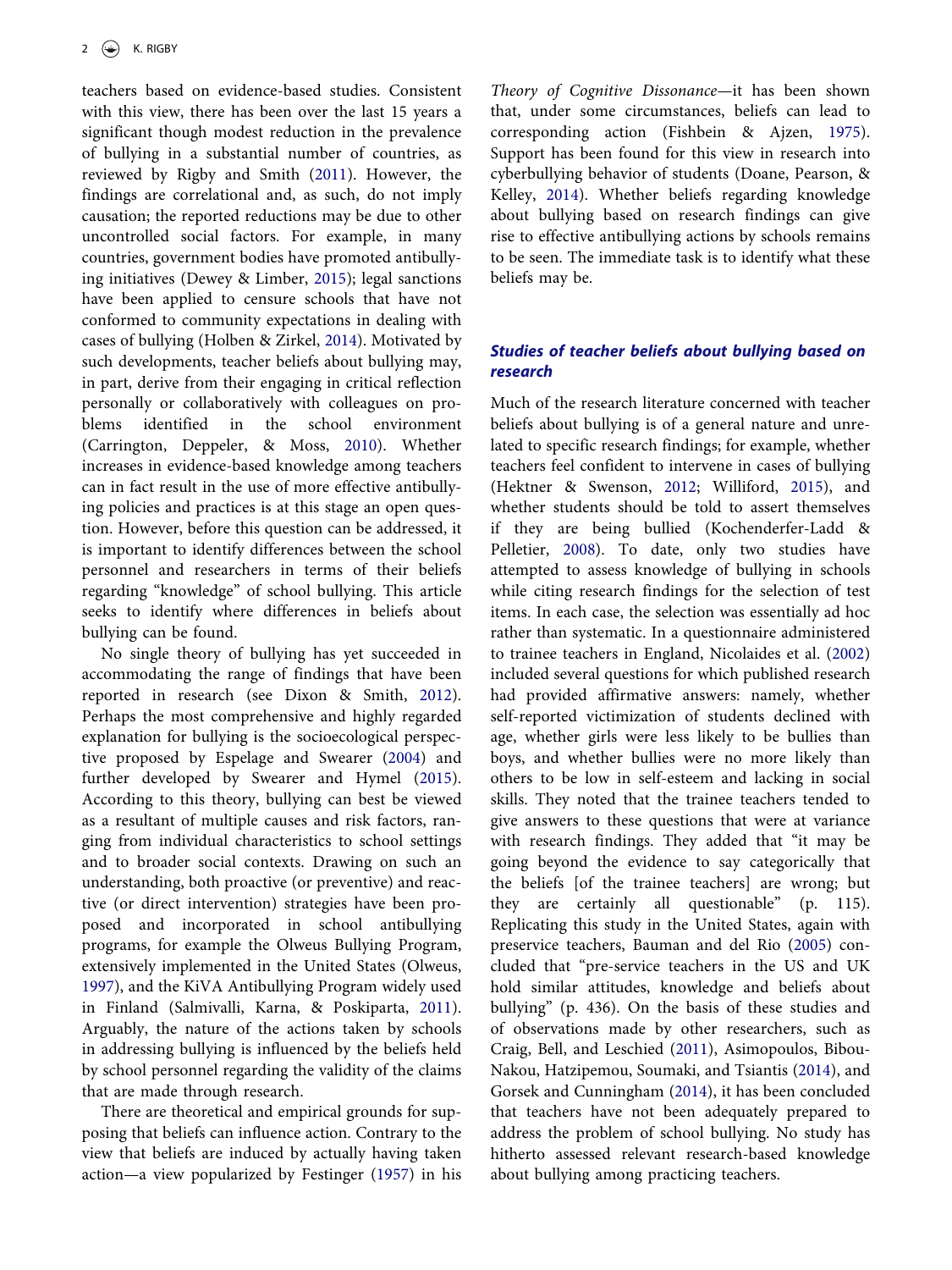This article seeks to extend inquiry into teacher beliefs about bullying by drawing on a wider sample of research-related beliefs than has so far been attempted. In so doing, it is recognized that the choice of test items to perform this task poses difficulties. Published findings continue to increase over time and a perfect consensus on what has been established is unattainable. Yet, if the task of examining what gaps exist in this field between teachers and researchers is to be attempted, decisions must be made about what is generally being claimed by researchers. The strategy employed in this study has been to seek to identify a number of specific beliefs held by researchers about bullying on the basis of a systematic search of the relevant literature. The "gaps" of prime interest in this article relate to specific beliefs. But in addition, an attempt is made to discover how beliefs about school bullying in general that are consistent with what is being claimed by research are related to a number of variables of interest; namely the type of school where teachers are employed, the gender and age of the teacher, the main source of information accessed by teachers about school bullying (that is, apart from personal experience in teaching), and the level of motivation teachers may have in accessing research-based knowledge in this area.

#### Aims of the study

The study has three primary aims:

- (1) To identify a set of beliefs about school bullying that are widely, if not unanimously, held in the research community, and to devise a test of Knowledge of School Bullying.
- (2) To determine the level of agreement between practicing teachers and judgments made by researchers and also among teachers themselves.
- (3) To examine the relationship between the overall level of teacher knowledge of bullying and (a) the kind of school at which they teach, (b) gender, (c) age, (d) source of information about bullying, and (e) the motivation of teachers to access such information.

#### Methodology

#### Assessing teacher beliefs about bullying

As a preliminary step toward undertaking this study, a Knowledge of Bullying Test was constructed based on an examination of published research findings in

the area. This involved a search for relevant research publications using the research engine Academic Research Premier. Entering the two terms bullying and schools and stipulating only publications in peer-reviewed journals yielded 4,264 articles. These articles were then sorted into specific subthemes using the following search terms: age trends, bystanders, classroom climate, crime, definition, ethnicity, gender, genetics, health, homophobia, interventions, intervention effectiveness, intervention methods, law, parenting, personality, policy, prevalence, school, and students. The numbers of papers identified in this way ranged from 1,367 for "health" to 10 for "age trends." As expected, the publications tended to overlap in the areas being addressed. In reading the papers, it was possible to identify specific evidencebased beliefs about bullying that were claimed and shared by different researchers.

The resulting Knowledge of Bullying Test consisted of 40 statements to which respondents could indicate whether, in their opinion, each was true or false. Twenty statements were scored as "correct" if the respondent agreed with it, and 20 were scored as "correct" if the respondent disagreed with it. The items used in this study are given in [Table 1,](#page-3-0) listed according to the percentages of teachers giving responses consistent with judgments based on research reports.

Statements deemed to be true, indicated as (T), were scored as 1; those deemed to be false (F) as 0. Scores for the 40 items were summed to provide a scale. The internal consistency of this measure computed on results obtained from 476 Australian teachers (Rigby & Johnson, [2016\)](#page-10-8) was low, with an unsatisfactory coefficient alpha of 0.50.

To provide a more reliable scale, items with the lowest item-total correlations were systematically removed from the original set of 40 items to produce a 19-item scale with an enhanced alpha of 0.68. In this shorter scale, item-total correlation (corrected) ranged from 0.16 to 0.38, each of which was positive and significant at the .001 level. The mean correlation was 0.25. The items employed in this scale are indicated in [Table 1](#page-3-0) above in italics. This 19-item scale was employed in comparing knowledge in general about bullying between subgroups of teachers. Responses of teachers to the remaining 21 items are also included in the Results section with the caveat that they should not be used in making a general estimate of teacher beliefs about bullying. Given that each of these items had been found to reflect a view held among researchers in the field, it was of interest to consider how these too were viewed by teachers.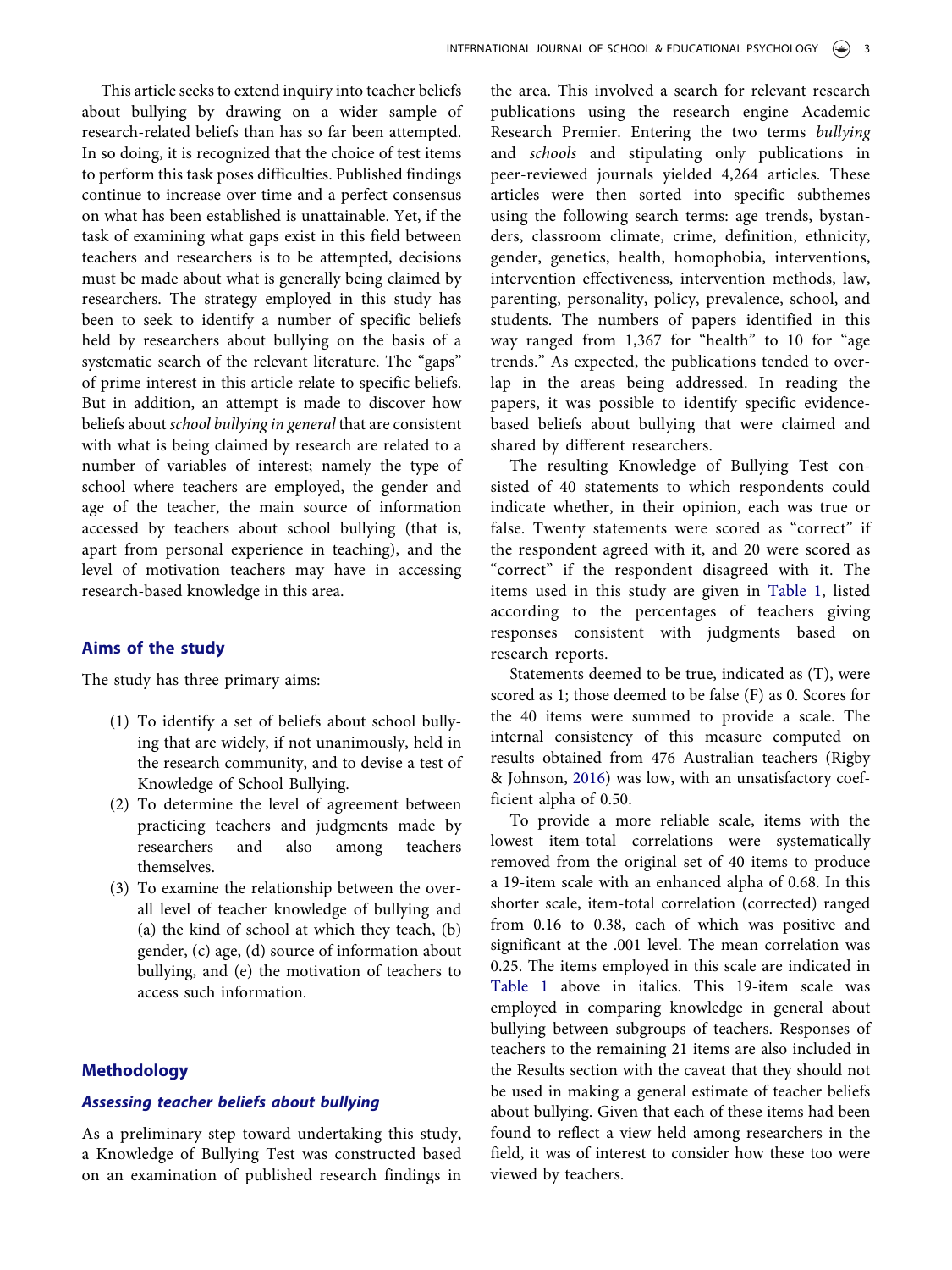<span id="page-3-0"></span>

| Table 1. Percentages of answers to the Knowledge of Bullying Test seen as "correct" for 40 items. Items in <i>italics</i> make up the 19- |  |  |  |  |  |  |  |  |
|-------------------------------------------------------------------------------------------------------------------------------------------|--|--|--|--|--|--|--|--|
| item scale.                                                                                                                               |  |  |  |  |  |  |  |  |

| High consensus: Greater than 75%   |                                                                                                   | Percentage correct |
|------------------------------------|---------------------------------------------------------------------------------------------------|--------------------|
| 1.                                 | It is widely agreed that schools should adopt a whole-school approach. (T)                        | 97.1               |
| 2.                                 | Bullying occurs when a person or group repeatedly abuses their power over someone. (T)            | 96.9               |
| 3.                                 | Deliberate unfair exclusion is a form of bullying. (T)                                            | 94.9               |
| 4.                                 | Social skills training has been employed to help children to avoid being bullied. (T)             | 94.0               |
| 5.                                 | Bullying has at times been conceived as the desire to hurt someone or put them under              | 92.2               |
|                                    | pressure. (T)                                                                                     |                    |
| 6.                                 | Bystanders usually speak out when they see bullying happening. (F)                                | 91.8               |
| 7.                                 | Homophobia is a factor that can lead children to bully those they think are gay. (T)              | 91.6               |
| 8.                                 | Positive behaviour support commonly makes use of a nonpunitive strategy for dealing with          | 90.7               |
|                                    | cases of schoolyard bullying. (T)                                                                 |                    |
| 9.                                 | Schools have no legal obligations in responding to cases of bullying. (F)                         | 90.7               |
|                                    | Children identified as repeated victims of school bullying in primary schools have been reported  | 89.8               |
| 10.                                |                                                                                                   |                    |
|                                    | as having much poorer mental health than others as adults. (T)                                    |                    |
| 11.                                | When children leave their primary school and enter a secondary school, bullying typically         | 88.5               |
|                                    | decreases. (F)                                                                                    |                    |
| 12.                                | Peer supporters are sometimes trained to be mediators to resolve student conflicts. (T)           | 88.5               |
| 13.                                | Children who are bullied never act provocatively. (F)                                             | 86.7               |
| 14.                                | Some children quit bullying when they become aware of the hurt they have caused. (T)              | 85.4               |
| 15.                                | The most effective way of stopping a case of bullying is to punish the offender. $(F)$            | 85.4               |
| 16.                                | The Support Group Method involves a meeting at which the perpetrators of the bullying are         | 84.5               |
|                                    | invited to meet with some supporters of the victim to help resolve the problem. (T)               |                    |
| 17.                                | Research indicates that about 1 child in 6 is bullied in schools on a weekly basis. (T)           | 82.7               |
| 18.                                | Parents of children who are being bullied should sort out the problem with the parents of the     | 82.7               |
|                                    | bully. (F)                                                                                        |                    |
|                                    |                                                                                                   | 82.0               |
| 19.                                | Classroom management is unrelated to bullying among schoolchildren. (F)                           |                    |
| 20.                                | Restorative practices seek to induce a state of remorse on the part of the offender. (T)          | 78.7               |
| 21.                                | Children who are cyberbullied are more often than not also being bullied at school using          | 75.6               |
|                                    | traditional means. (T)                                                                            |                    |
| Divided beliefs, with the majority |                                                                                                   | Percentage correct |
| giving the "correct" answers       |                                                                                                   |                    |
| 22.                                | According to teachers, their interventions in cases of bullying are successful in about two       | 73.4               |
|                                    | cases out of three. (T)                                                                           |                    |
| 23.                                | For mediation to occur those involved should be free to discontinue their involvement in the      | 69.8               |
|                                    | procedure if they so wish. (T)                                                                    |                    |
| 24.                                | Children should be taught to delete every offensive message they receive on their computer.       | 64.7               |
|                                    | (F)                                                                                               |                    |
| 25.                                |                                                                                                   | 64.1               |
|                                    | Children are more likely to tell their teachers than their parents if they are being bullied at   |                    |
|                                    | school. (F)                                                                                       |                    |
| 26.                                | The Method of Shared Concern is considered inappropriate for use in cases of group bullying       | 57.9               |
|                                    | when there has been some provocation. (F)                                                         |                    |
| 27                                 | Most bullying nowadays is through cyber technology. (F)                                           | 57.9               |
| 28.                                | The direct influence of teachers on bystander behavior is generally stronger than that of         | 57.2               |
|                                    | student peers. (F)                                                                                |                    |
| 29.                                | The prevalence of bullying in school is much the same in all countries. (F)                       | 54.3               |
| 30.                                | Typically bullying occurs when no one is watching. (F)                                            | 53.4               |
| Divided beliefs, with the majority |                                                                                                   | Percentage correct |
| giving the "incorrect" answer      |                                                                                                   |                    |
| 31.                                | Insecure attachment to a caregiver in infancy is related to being involved in bully–victim        | 49.4               |
|                                    | problems later as schoolchildren. (T)                                                             |                    |
| 32.                                | Bullying at school is predictive of a greater likelihood of children engaging in crime as         | 49.2               |
|                                    |                                                                                                   |                    |
|                                    | adults. (T)                                                                                       |                    |
| 33.                                | Schoolchildren tend to bully more as they get older. (F)                                          | 48.3               |
| 34.                                | Bullying is a statutory offense punishable by law. (F)                                            | 45.0               |
| 35.                                | Victimization (being bullied) at school tends to increase with age. (F)                           | 40.4               |
| 36.                                | Bullying in schools is becoming more and more prevalent throughout the world. (F)                 | 39.7               |
| 37.                                | Boys tend to bully more than girls, especially physically. (T)                                    | 39.0               |
| 38.                                | Strong parental protection does not increase the risk that a child will be bullied at school. (F) | 38.4               |
| 39.                                | Children with high self-esteem are less likely to bully others. (F)                               | 33.5               |
| 40.                                | Genetic factors can influence whether a child will bully at school. (T)                           | 32.2               |

## Background to the main study

The study reported in this article was a part of a larger project funded by the Australian Department of Education and Training undertaken by Rigby and Johnson [\(2016](#page-10-8)). That government-funded project sought to obtain information about the prevalence of bullying in schools as well as the actions being taken to address the problem, drawing on the responses of students, parents, and teachers. In addition, questions were included relating to the beliefs teachers held about bullying. This article is concerned specifically with such beliefs. Other aspects of the larger project may have helped to focus the minds of the respondents on the problem of school bullying and increased the salience of the inquiry into the beliefs of teachers.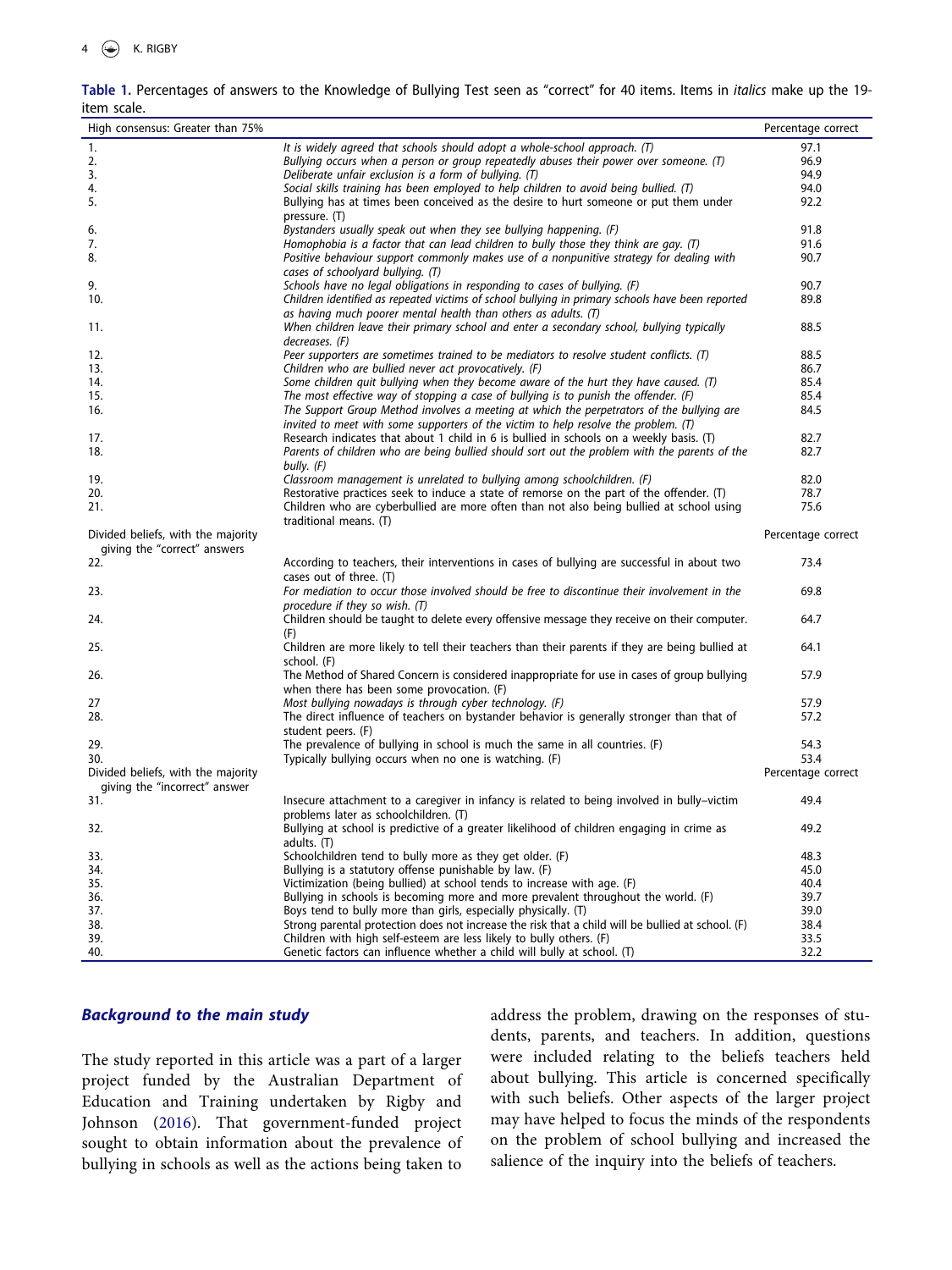## Procedure and sampling

Permission to conduct the survey was obtained through the Ethics Committee of the University of South Australia and from six of the eight educational jurisdictions responsible for government schools in Australia. Consistent with the agreement undertaken with the educational jurisdictions, the names of the jurisdictions are not reported.

In 2014–2015, government schools in Australia were invited to take part in a project involving teachers, students, and parents in answering questions about bullying in schools (the present article examines one aspect of that project). To obtain respondents in 2014, invitations were sent to randomly selected mainstream government schools in jurisdictions from which permission had been obtained. In 2015, to increase the sample size, additional invitations were sent to Australian schools with the assistance of the Principals Australia Institute through their newsletter. The schools agreeing to take part were self-selected. Hence the sample must be regarded as a convenience sample.

The questionnaire was answered online by 451 teachers from 26 government schools (excluding special schools) in six of the eight States/Territories in Australia. The schools in the sample consisted of 17 primary, 5 secondary, and 4 combined schools (i.e., schools catering for students of all ages). These figures differ from what would be precisely representative of levels of Australian Government schools (excluding special schools): that is, 20 primary schools, 4 secondary schools, and 2 combined schools (Australian Bureau of Statistics, [2015\)](#page-8-4). Survey respondents were invited to provide demographic data but were not required to do so. Some respondents opted to provide no information that could possibly identify them as individuals or as members of particular schools.

Of the 347 respondents who indicated the type of school they attended, 57.6% were employed at primary schools, 20.2% at high schools, and 22.2% at combined schools. Excluding combined schools (for which figures were unavailable), the Australian Bureau of Statistics reported that 48.6% of teachers were employed in primary schools compared with 51.4% in secondary schools. Gender data was provided by 83.4% of respondents; of these, 75.8% were females, indicating that female teachers were somewhat overrepresented in this sample; the estimated population figure is 70% (McKenzie, Weldon, Rowley, Murphy, & McMillan, [2014](#page-9-17)). Information on age was provided by 81.6% of respondents using intervals ranging from 20–29 to 65+ years. The modal age group was 40–49 years. This is

comparable to the population mean age for Australian teachers of 44 years given by McKenzie et al. ([2014\)](#page-9-17).

The Knowledge of Bullying Test was presented to teachers as a "quiz" with the following instructions:

Knowledge about school bullying is gradually advancing, but there is still uncertainty on some issues. In this exercise you are asked to say what you think is true or false based on your personal experience and understanding. Given below are 40 statements about bullying in schools. Please read each of them carefully and indicate whether it is, in your opinion, true or false. In some cases you may feel unsure, in which case, indicate which is more likely to be the case.

Bear in mind that the questions are to be answered anonymously. Immediately on completion you can receive information about what appear to be the best answers—and, more importantly, explanations based on published research as to why the claims have been made.

In addition to answering the Knowledge of Bullying Test, respondents were asked two further questions:

- (1) "What is your main source of knowledge about bullying?" The options were (a) university courses, (b) professional reading, (c) general media, and (4) the Internet.
- (2) "Do you want to see information about what appears to be the best answers and, most importantly, explanations based upon research about why such claims have been made?" The options provided were (a) No thanks, (b) Yes, please (For those who answered [a], information was downloaded for their perusal).

#### Data analysis

Data were analysed by IBM SPSS (Version 23). Due to the occurrence of missing data for gender and age, numbers for specific analyses vary.

#### The results

## Responses to the Knowledge of Bullying Test

Responses to items on the Knowledge of Bullying Test are given in [Table 1.](#page-3-0) Three levels of responding are identified: (a) items for which there was a high degree of consensus (over 75%) giving "correct" answers; (b) items for which there was substantial disagreement among teachers but with the majority (50–75%) giving the "correct" answers; and (c) items for which most teachers (less than 50%) gave the "correct" answers.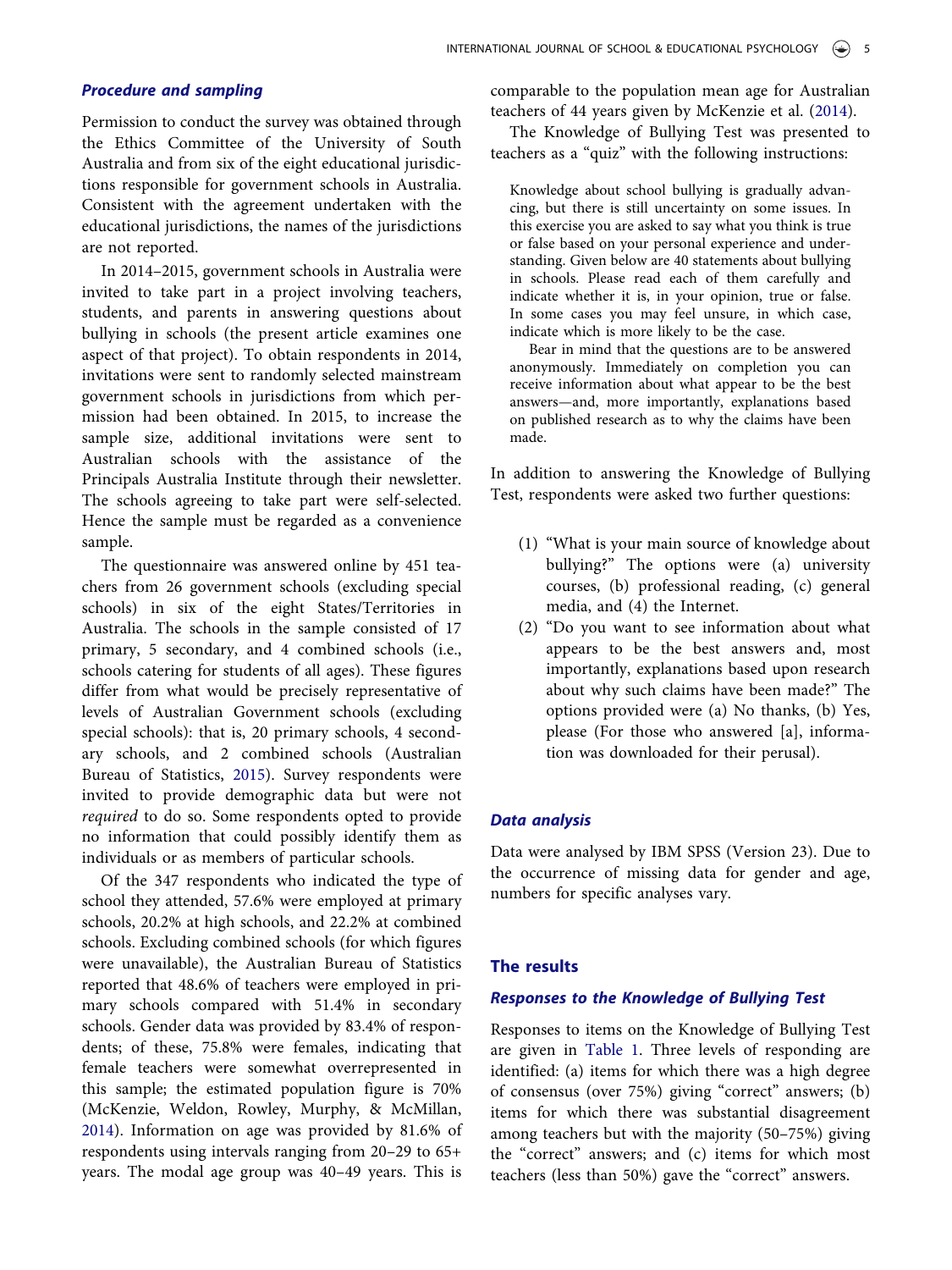# Subgroup comparisons on the Knowledge of Bullying Scale

Mean differences in scores on the 19-item Knowledge of Bullying Scale were examined using two-way ANOVA with type of school and gender as factors. Overall differences were found between types of schools,  $F(2,264) = 3.15$ ,  $p < .05$ ; however, post-hoc analyses (Tukey) did not yield significant differences between any types of school ( $p > .05$ ). Gender differences were nonsignificant,  $F(1,265) = .019$ ,  $p < 05$ . A significant gender–school type interaction effect was found:  $F(2,264) = 3.04, p < .05$ . Mean scores given in [Table 2](#page-5-0) suggest that females score higher than their male counterparts in primary schools, while the opposite is the case in the other types of school.

The relationship between knowledge of bullying and age was examined using the Spearman correlation statistic. Older teachers tended to score higher on this scale:  $r(372) = .16$ ,  $p < .01$ .

#### Sources of knowledge about bullying

The main source endorsed by practicing teachers as providing the most information about bullying was Professional Reading, followed by the General Media, University Courses, and the Internet. [Table 3](#page-5-1) gives the percentages of teachers, giving each of these as their main source, together with scores on the Knowledge of Bullying Scale according to the source mainly accessed.

By one-way ANOVA, the Knowledge of Bullying Test mean scores for the groups were overall significantly different,  $F(3,364) = 28.57$ ,  $p < .001$ . Post-hoc testing (Tukey) indicated teachers reporting Professional Reading as their main source of informa-

<span id="page-5-0"></span>Table 2. Mean scores and SDs for male and female teachers on the Knowledge of Bullying Scale according to type of school and gender.

|                |       | Respondents |    |         |      |     |  |  |  |
|----------------|-------|-------------|----|---------|------|-----|--|--|--|
|                |       | Males       |    | Females |      |     |  |  |  |
| Type of school | М     | SD          | Ν  | М       | SD   | Ν   |  |  |  |
| Primary        | 15.97 | 3.05        | 39 | 16.81   | 1.88 | 161 |  |  |  |
| Secondary      | 17.24 | 1.15        | 17 | 17.08   | 1.44 | 53  |  |  |  |
| Combined       | 17.14 | 2.01        | 21 | 16.68   | 1.68 | 52  |  |  |  |
| Total          | 16.57 | 2.52        | 77 | 16.82   | 1.77 | 266 |  |  |  |

<span id="page-5-1"></span>Table 3. Mean scores on the Knowledge of Bullying Scale, SDs, and percentages of teachers accessing their main source of information about school bullying.

| Source               | Mean  | SD   |     | Percentage |  |
|----------------------|-------|------|-----|------------|--|
| Professional reading | 12.57 | 2.00 | 198 | 53.8       |  |
| General media        | 11.93 | 2.09 | 121 | 32.9       |  |
| University courses   | 12.57 | 2.50 | 30  | 8.2        |  |
| Internet             | 10.42 | 2.06 | 19  | 5.2        |  |

tion scored higher than those indicating the General Media ( $p < .001$ ) and also the Internet ( $p < .001$ ). The use of the Internet accessed by a small minority of teachers as a main source was associated with lower Scale scores than either University Courses ( $p < 001$ ) or the General Media ( $p < .001$ ). The scores of teachers giving University Courses or Professional Reading as their main source did not differ significantly ( $p = 0.16$ ).

# Requests for access to research findings about bullying

Indications of whether respondents wished to access the available information relating to the relevant research findings was obtained from 351 respondents. Among these, 43.6% indicated that they wished to do so. Respondents electing to access the information scored higher on the Knowledge of Bullying Scale  $(M = 17.10, SD = 1.67, N = 153)$  than others  $(M = 16.31, SD = 2.11, N = 198; t(349) = 3.56, p < .001.$ 

## **Discussion**

The first achievement of this study has been to identify a set of beliefs about school bullying that are widely held by researchers in the field. In this regard it has extended the earlier contributions of Nicolaedes,Toda, and Smith in England, and Bauman and del Rio in the United States, by identifying a much more extensive set of beliefs based on a systematic search. Secondly, it has provided evidence regarding specific beliefs on which teachers and researchers appear to agree or disagree and by inference where significant gaps may occur. Thirdly, this study identifies a subset of 19 beliefs about school bullying held by teachers that cohere to provide a general scale appropriate for investigating group differences. Finally, it reports on comparisons on teacher beliefs about bullying relating to the age, gender, source of information about bullying, and motivation to access further information about school bullying.

This article has sought to identify particular beliefs about school bullying that are held by teachers and to compare them to those held by researchers in the field. It does not suggest that where differences were found, the teachers were wrong or misinformed. The question of the validity of such beliefs as possible predictors of actions to address school bullying remains to be examined. This article does, however, help to identify gaps that currently separate the views of teachers and researchers and, as such, may have implications for both teacher and researcher education.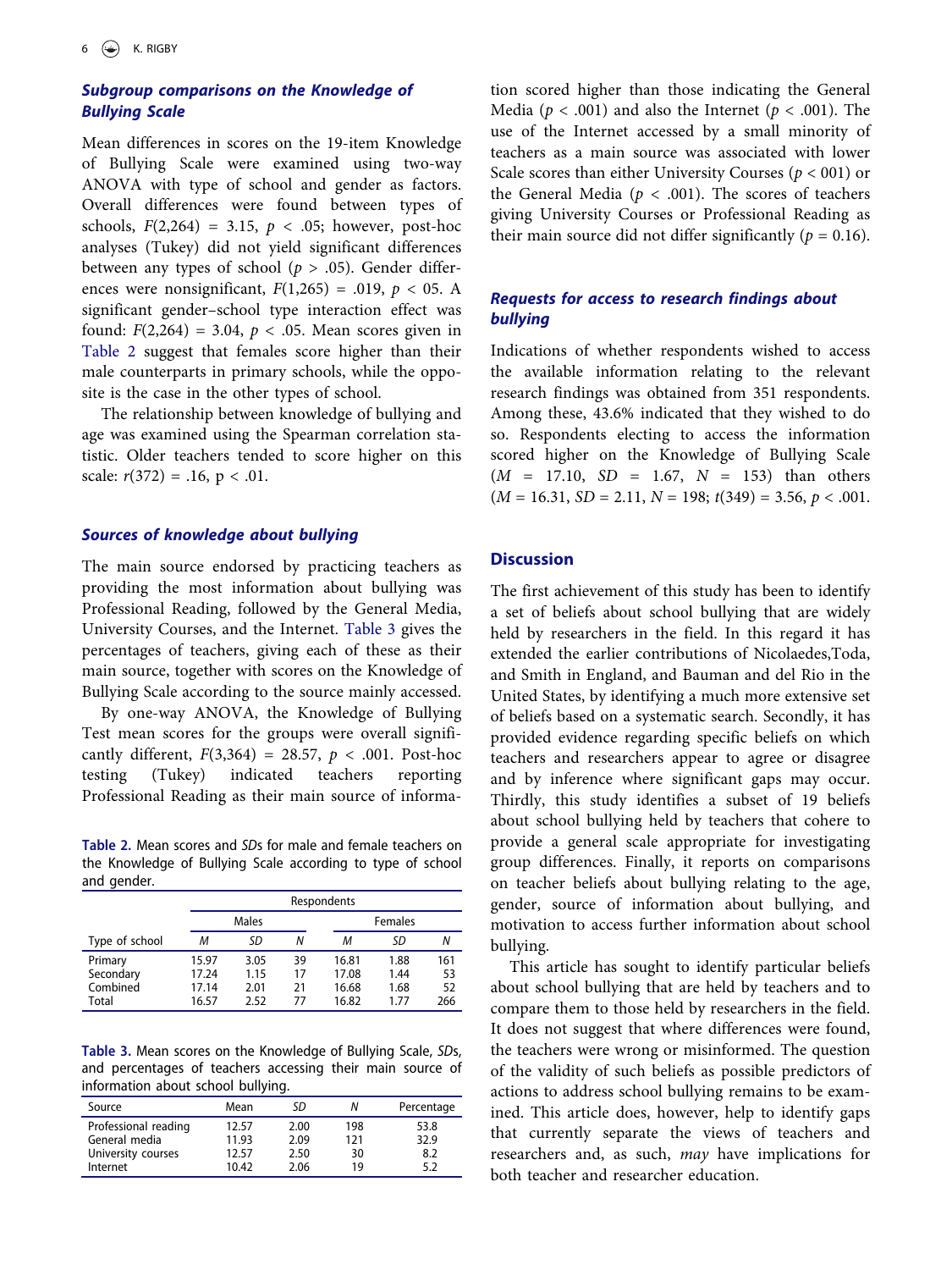The gap between teachers and researchers was much greater in some areas than others. On 21 of the 40 items included in the Knowledge of Bullying Test, there were comparatively few differences. However, substantial gaps were identified on other items of research-based knowledge. Teachers were divided among themselves on 9 of the items, with small majorities giving answers consistent with research findings. On a further 10 items, a majority of the teachers gave answers that were not consistent with research findings. In detailing the discrepancies between teachers' beliefs about bullying and those of researchers, it should not be assumed that either teachers or researchers are "right" in the sense of being in possession of knowledge that is necessarily accurate and useful. However, it is suggested that the identification of areas in which teachers and researchers agree or disagree is potentially useful in addressing the problem of bullying in schools.

A fairly close correspondence between teacher and researcher beliefs (operationally defined as over 75% agreement) was evident in how the concept of bullying was understood. Bullying was seen generally as the repeated abuse of power (Smith & Sharp, [1994](#page-10-1)); as the expression of a desire to hurt (Tattum & Tattum, [1992](#page-10-9)); as including deliberate unfair exclusion (Smith, [2014](#page-10-10)); and cyberbullying, often accompanied by the more traditional forms of bullying (Olweus, [2012;](#page-9-18) Smith et al., [2008](#page-10-11)). It was agreed that bullying was at times a consequence of homophobia (Rivers, [2011\)](#page-10-12), sometimes a response to provocation (Solberg, Olweus, & Endresen, [2007\)](#page-10-13), and typically ignored by student bystanders (Craig & Pepler, [1997](#page-9-19)). The negative effects of being bullied on health were acknowledged (Graham, [2016;](#page-9-20) Ronning et al., [2009](#page-10-14)). Teachers reported that bullying tended to increase when students entered secondary school, as reported in the research literature (Pellegrini & Long, [2002](#page-9-21)). The nature and value of various approaches supported by research in countering school bullying was recognized. These included social skills training (Fox & Boulton, [2003\)](#page-9-22); positive behavior support (Ross & Horner, [2009](#page-10-15)); peer mediation (Burrell, Zirbel, and Allen, [2003](#page-8-5)); Restorative Practice (Morrison, [2006\)](#page-9-23); the Support Group Method (Robinson & Maines, [1997](#page-10-16)); and classroom management (Roland & Galloway, [2002\)](#page-10-17). It was agreed that punishing perpetrators was not necessarily the most effective approach (Maag, [2001](#page-9-24)). Advising the parents of bullied children to sort out the problem with the parents of the alleged perpetrator(s) was seen as counterproductive (Brown, Aalsma, & Ott, [2013\)](#page-8-6). There was a recognition that some students experience remorse after reflecting on their bullying behavior, as noted in reports on the effectiveness of Restorative Practice (Gauley, [2006;](#page-9-25) Howard, [2014\)](#page-9-26). Consistent with research findings, schools recognized the need to counter bullying using a whole-school approach (Richards, Schneider, & Mallet, [2012](#page-10-18)) and had a legal obligation, at least in Australia, to respond to actual cases of bullying (Butler, [2006\)](#page-8-7).

On the remaining items there were notable differences among teachers. First, one may consider items on which only a small majority of teachers provided answers consistent with research. One set of judgments in this category related to what teachers perceived or judged to be happening as far as students were concerned. Some 47% endorsed the view that bullying typically occurred when no one was watching, a view at odds with direct naturalistic observations reporting that bystanders are generally present (Pepler & Craig, [1995](#page-9-27)). Teachers (36%) also expressed the view that students seeking help after being bullied were more likely to tell teachers rather than parents, a view contradicted by results obtained in student surveys (Puhl, Peterson, & Luedicke, [2013\)](#page-10-19). A second set of items related to views on cyberbullying. Many teachers (42%) were of the view that cyberbullying was currently the most common form of bullying, whereas research reports have suggested otherwise (Olweus, [2012\)](#page-9-18). Many teachers (35%) expressed support for advising students to delete any abusive cyber messages they received, a practice discouraged by researchers on the grounds that it may prevent the identification of the perpetrator(s) (Bauman, [2011](#page-8-8)). Thirdly, there were beliefs relating to the perceived prevalence of bullying and the effectiveness of interventions. Some 46% of teachers believed the prevalence of bullying was much the same in all countries, contrary to cross-national studies (Due et al., [2009](#page-9-28)); and 37% believed the statement that two out of three cases of bullying are treated successfully by schools was false, a view inconsistent with results from teacher surveys in Australia (Rigby & Johnson, [2016](#page-10-8)). There were two questions relating to bullying interventions on which the views of teachers and researchers differed. Contrary to research reports, 40% of teachers saw the Method of Shared Concern as not being appropriate in cases of bullying in which there had been provocation (Rigby & Griffiths, [2011\)](#page-10-20). The term mediation was understood by 30% of teachers as compatible with students being required to take part if asked, a view not accepted by researchers in this area (Burrell et al., [2003](#page-8-5)).

The gap could be said to be greatest where a majority of teachers give answers inconsistent with research. These included differences in judgments regarding age trends and gender differences. In the main, teachers opined that bullying behavior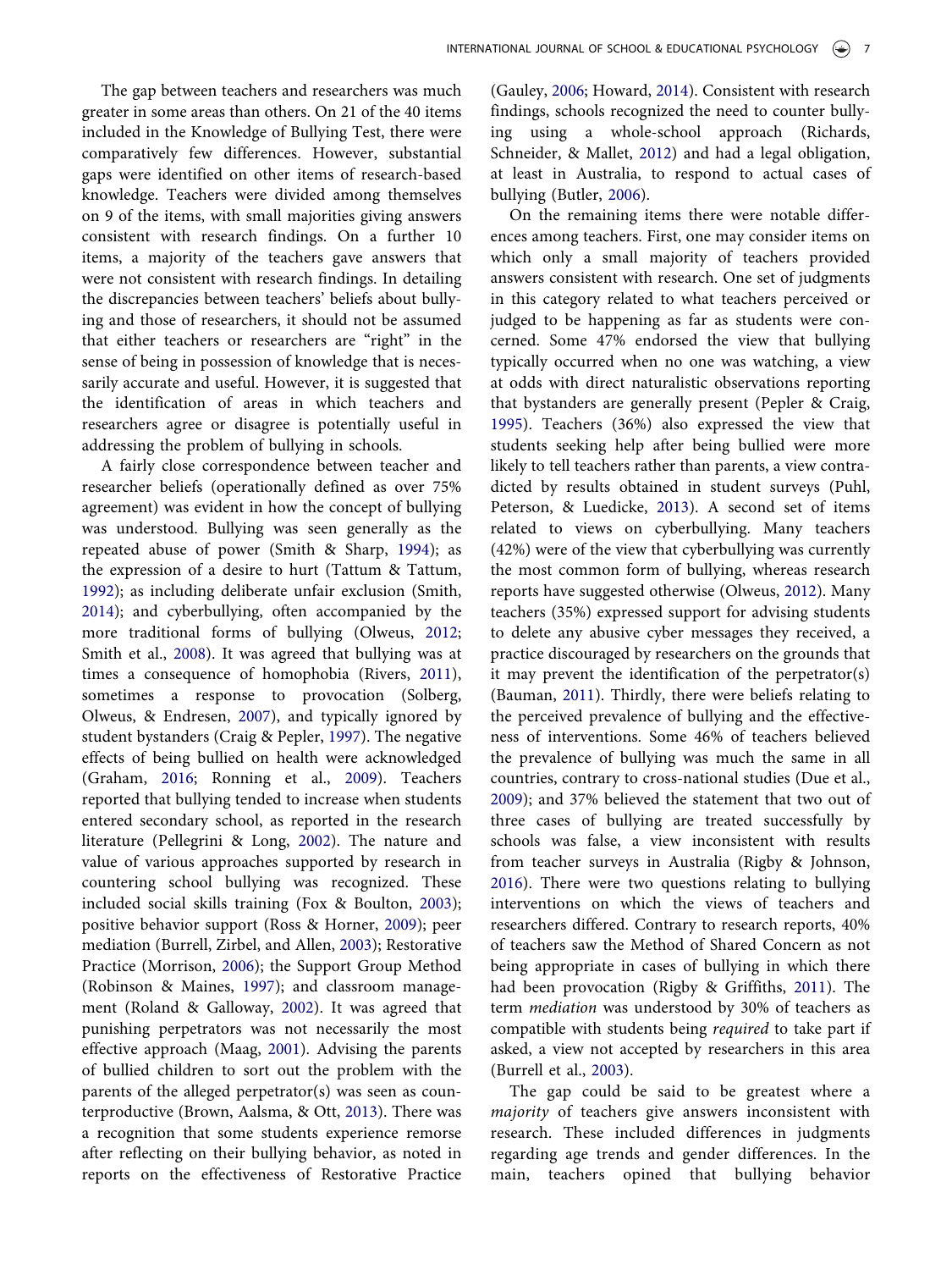increased with age, a view contrary to that supported by research (Smith & Gross, [2006\)](#page-10-21). Also contrary to research reports (Sentse, Kretschmer, & Salmivalli, [2015\)](#page-10-22), most respondents opined that boys were no more prone to bully than girls, especially physically. Some factors reported as contributing to bullying behavior or being victimized according to research were not recognized as such by most teachers: namely, parental overprotection (Bowers, Smith, & Binney, [1994](#page-8-9)), insecure attachment to a caregiver (Eliot & Cornell, [2009](#page-9-29), Williams & Kennedy, [2012\)](#page-10-23), having low self-esteem (Pollastri, Cardemil, & O'Donnell, [2010](#page-9-30)), and a genetic predisposition to engage in bullying (Ball et al., [2008](#page-8-10)). How school bullying related to crime and the law was viewed differently by teachers and researchers. Contrary to research findings (Butler, [2006](#page-8-7)), school bullying was viewed by teachers as a statutory offense. Most teachers did not see bullying at school as predictive of subsequent criminal behavior, as was reported by Farrington and Ttofi [\(2011\)](#page-9-31). Finally, 60% believed that bullying is becoming more prevalent, a view often promoted by the media while contradicted by numerous reports based on longitudinal surveys (Rigby & Smith, [2011](#page-10-4)).

In addition to identifying teachers' beliefs about bullying that agree or disagree with judgments made by researchers, several subgroup comparisons were made using the 19-item Knowledge of Bullying Scale. In commenting on similarities and differences it should be noted that the reliability of this measure is not high and findings should be treated with caution. It can be said, however that the findings were in general not unexpected. That male and female teachers had similar levels of research-based knowledge of bullying is what one could expect, given that they are similarly trained and confront similar problems with student behavior. That more senior teachers appear significantly more knowledgeable about bullying again is predictable: an understanding of student interpersonal behavior can be expected to increase with teacher experience over time.

For educators who believe that a greater awareness of research-based knowledge of bullying is desirable among teachers, the findings are of particular interest. The results suggest that only a minority of teachers (44%) are motivated to access sources information based on research findings, even though they are interested in answering questions about what they believe to be true about bullying. One possible explanation is that many of them had higher priorities regarding how to make use of their time at school. Alternatively, it may be felt that research knowledge in this area is of little or no relevance to their work. The findings also suggest

that accessing some sources of information about bullying may result in a higher level of research-based knowledge. As one might expect, teachers whose main source of relevant information was from the general media and from the Internet appeared to be less informed than teachers who obtained their knowledge mainly from professional journals. The finding that only a quite small percentage (8%) named university courses as their main source of knowledge of bullying is a matter of much concern to some educators who believe that the issue of bullying requires more emphasis in teacher education (Bauman & del Rio, [2005;](#page-8-1) Nicolaides et al., [2002\)](#page-9-4).

In conclusion, this article raises several questions. First, one may ask whether the differences between what teachers believe about bullying and what many researchers believe really matter. As noted earlier, an empirically supported answer requires an inquiry into whether holding specific research-based beliefs does in fact contribute to addressing the problem of bullying more effectively. At this stage, judgments must be speculative. It may be that some items but not others may prove to be valid predictors of effective school action against bullying. Although some beliefs may appear to be only remotely relevant to addressing school bullying, they may still influence teacher behavior. For instance, knowledge that bullying behavior is influenced by genetic factors (as well as environmental ones) may result in a teacher or counselor appreciating the greater resistance to behavioral change of some students, and thus influence how such students can best be counseled or referred to relevant specialists. Regardless of the predictive value of any of the items, especially those about which there are wide discrepancies between the opinions of teachers and researchers, it is important to consider what the effect of intrastaff differences in beliefs about bullying may have on the ability of a school to develop and implement an agreed antibullying policy. As noted, a very high proportion of the teachers (97.1%) believed that such an approach is desirable, a view consistent not only with research but also with mandatory policies of educational jurisdictions, for example, the Australian National Safe Schools Framework (Ministerial Council on Education, Early Childhood Development and Youth Affairs, [2004\)](#page-9-32).

A further question is how the evident gap between the beliefs of teachers and researchers can, if so desired, be bridged. One answer could be to ensure that teachers are better informed about research-based beliefs concerning bullying. This study suggests that a majority of teachers, regardless of gender and type of school in which they teach, are not strongly motivated to access relevant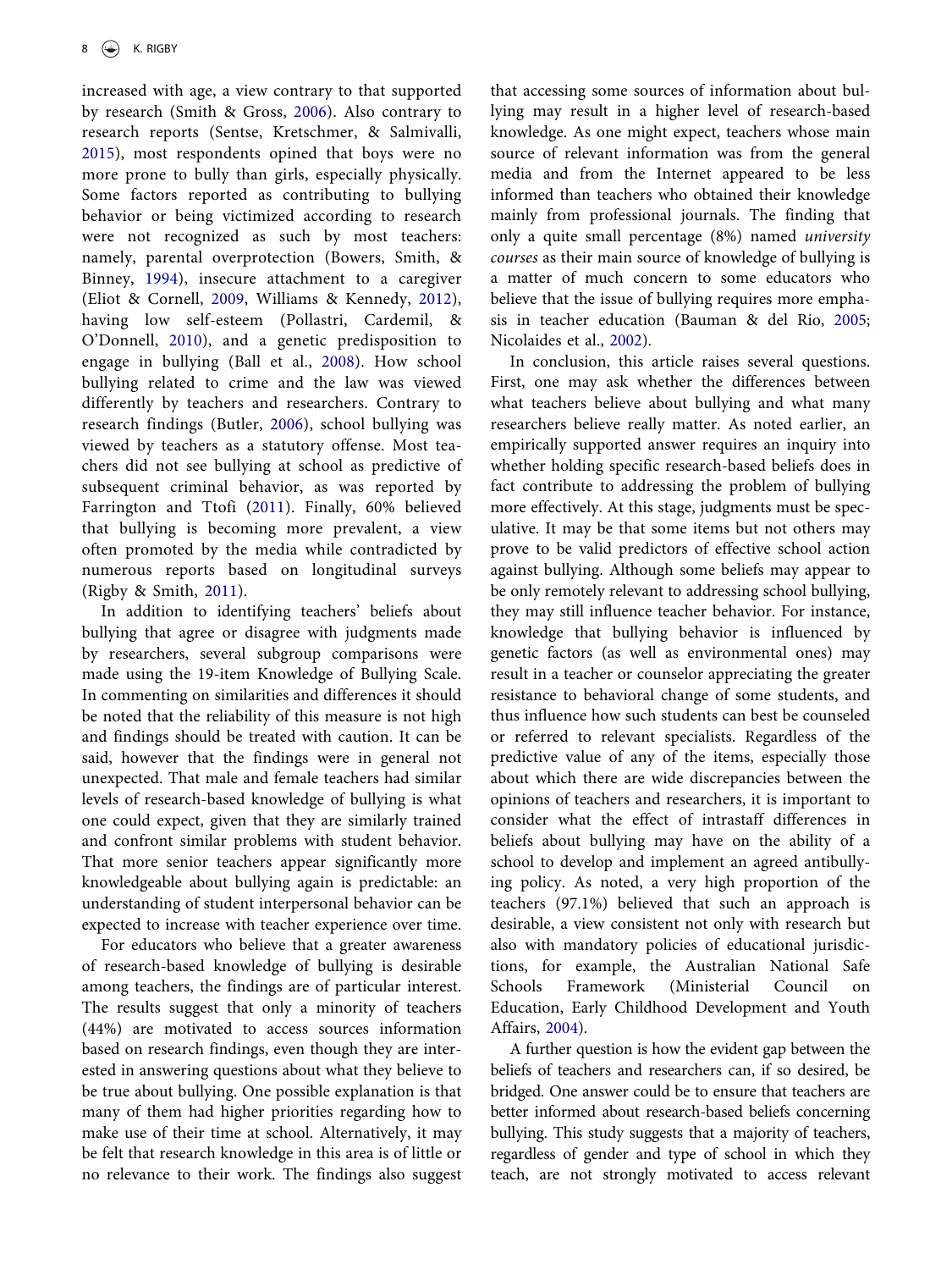information. The task of motivating teachers in this area would appear to rest in part with teacher training and with leaders in schools responsible for providing opportunities for professional development through seminars and workshops. Responsibility also rests with the researchers in ensuring as far as possible that their research is relevant to the needs of schools and is effectively conveyed. One way forward may be, as Hirschkorn and Geelan [\(2008\)](#page-9-1) have proposed, that schools and departments of education should employ "research translators" who are aware of the practical everyday needs of teachers and able to convey the findings from research more adequately. As suggested by Schad [\(2014\)](#page-10-24), school psychologists have a particularly important role in communicating relevant evidence-based knowledge to schools.

# Limitations

Limitations apply to the unavoidable selectiveness of the items included in the test of knowledge of bullying. Given the large and growing volume of findings published in the area of school bullying and, in some cases, their controversial nature, other equally or perhaps more important and relevant items may not have been included in this test. Although the primary focus has been on specific beliefs about bullying, subgroup differences on a measure of general research-based knowledge were assessed employing a Knowledge of Bullying Scale with a relatively low level of internal consistency. Findings based upon this measure must therefore be interpreted with caution. Generalizations about the levels of teacher knowledge must be limited to particular circumstances: in this case to practicing teachers in a convenience sample drawn from Australian government schools in 2015. As research in this area continues to expand and reported findings disseminated, it is likely that changes in beliefs and accepted knowledge will occur. Finally, one important issue not addressed in this paper is whether differences in levels of research-based knowledge and specific beliefs about bullying make a significant difference to the effectiveness of how bullying is countered in schools. This remains a significant question for further research.

## Acknowledgments

Acknowledgments are due to Mr. Greg Cox, with whom the study was planned, and to Mr. Alex Stretton, who assisted in managing the data obtained online from the participating schools.

### Funding

The research described in this study was part of a study funded by the Australian Department of Education and Training, Canberra, Australia, and undertaken under the aegis of the School of Education at the University of South Australia,

#### About the author

Dr. Ken Rigby is an adjunct professor of social psychology in the School of Education and the Hawke Research Institute. His research interest is in bullying in schools. He is the author of several books and numerous articles in this field.

## **References**

- <span id="page-8-3"></span>Asimopoulos, C., Bibou-Nakou, I., Hatzipemou, T., Soumaki, E., & Tsiantis, J. (2014). An investigation into students' and teachers' knowledge, attitudes and beliefs about bullying in Greek primary schools. International Journal of Mental Health Promotion, 16(1), 42–52. doi:[10.1080/](https://doi.org/10.1080/14623730.2013.857823) [14623730.2013.857823](https://doi.org/10.1080/14623730.2013.857823)
- <span id="page-8-4"></span>Australian Bureau of Statistics. (2015) Schools, Australia, 2015. Retrieved August 24, 2016, from [http://www.abs.](http://www.abs.gov.au/ausstats/abs@.nsf/mf/4221.0) [gov.au/ausstats/abs@.nsf/mf/4221.0](http://www.abs.gov.au/ausstats/abs@.nsf/mf/4221.0)
- <span id="page-8-10"></span>Ball, H. A., Arseneault, A., Taylor, A., Maughan, B., Caspi, A., & Moffitt, T. E. (2008). Genetic and environmental influences on victims, bullies and bully-victims in childhood. Journal of Child Psychology and Psychiatry and Allied Disciplines, 49, 104–112. doi:[10.1111/j.1469-](https://doi.org/10.1111/j.1469-7610.2007.01821.x) [7610.2007.01821.x](https://doi.org/10.1111/j.1469-7610.2007.01821.x)
- <span id="page-8-8"></span>Bauman, S. (2011). Cyberbullying: What counselors need to know. Alexandria, VA: American Counseling Association.
- <span id="page-8-1"></span>Bauman, S., & del Rio, A. (2005). Knowledge and beliefs about bullying in schools: Comparing pre-service teachers in the United States and the United Kingdom. Academic Journal of School Psychology International, 26(4), 428–442. doi:[10.1177/0143034305059019](https://doi.org/10.1177/0143034305059019)
- <span id="page-8-9"></span>Bowers, L., Smith, P. K., & Binney, V. (1994). Perceived family relationships of bullies, victims and bully/victims in middle childhood. Journal of Social and Personal Relationships, 11(2), 215–232. doi:[10.1177/](https://doi.org/10.1177/0265407594112004) [0265407594112004](https://doi.org/10.1177/0265407594112004)
- <span id="page-8-6"></span>Brown, R., Aalsma, M. C., & Ott, M. A. (2013). The experiences of parents who report youth bullying victimization to school officials. Journal of Interpersonal Violence, 28(3), 494–518. doi:[10.1177/0886260512455513](https://doi.org/10.1177/0886260512455513)
- <span id="page-8-5"></span>Burrell, N. A., Zirbel, C. S., & Allen, A. (2003). Evaluating peer mediation outcomes in educational settings: A metaanalytic review. Conflict Resolution Quarterly, 21(1), 7–26. doi:[10.1002/crq.46](https://doi.org/10.1002/crq.46)
- <span id="page-8-7"></span>Butler, D. A. (2006). Liability for bullying at schools in Australia: Lessons still to be learnt. Education Law Journal, 7(4), 243–254.
- <span id="page-8-0"></span>Cain, T. (2015). Teachers' engagement with published research: Addressing the knowledge problem. The Curriculum Journal, 26(3), 488–509. doi:[10.1080/](https://doi.org/10.1080/09585176.2015.1020820) [09585176.2015.1020820](https://doi.org/10.1080/09585176.2015.1020820)
- <span id="page-8-2"></span>Carrington, S., Deppeler, J., & Moss, J. (2010). Cultivating teachers' beliefs, knowledge and skills for leading change in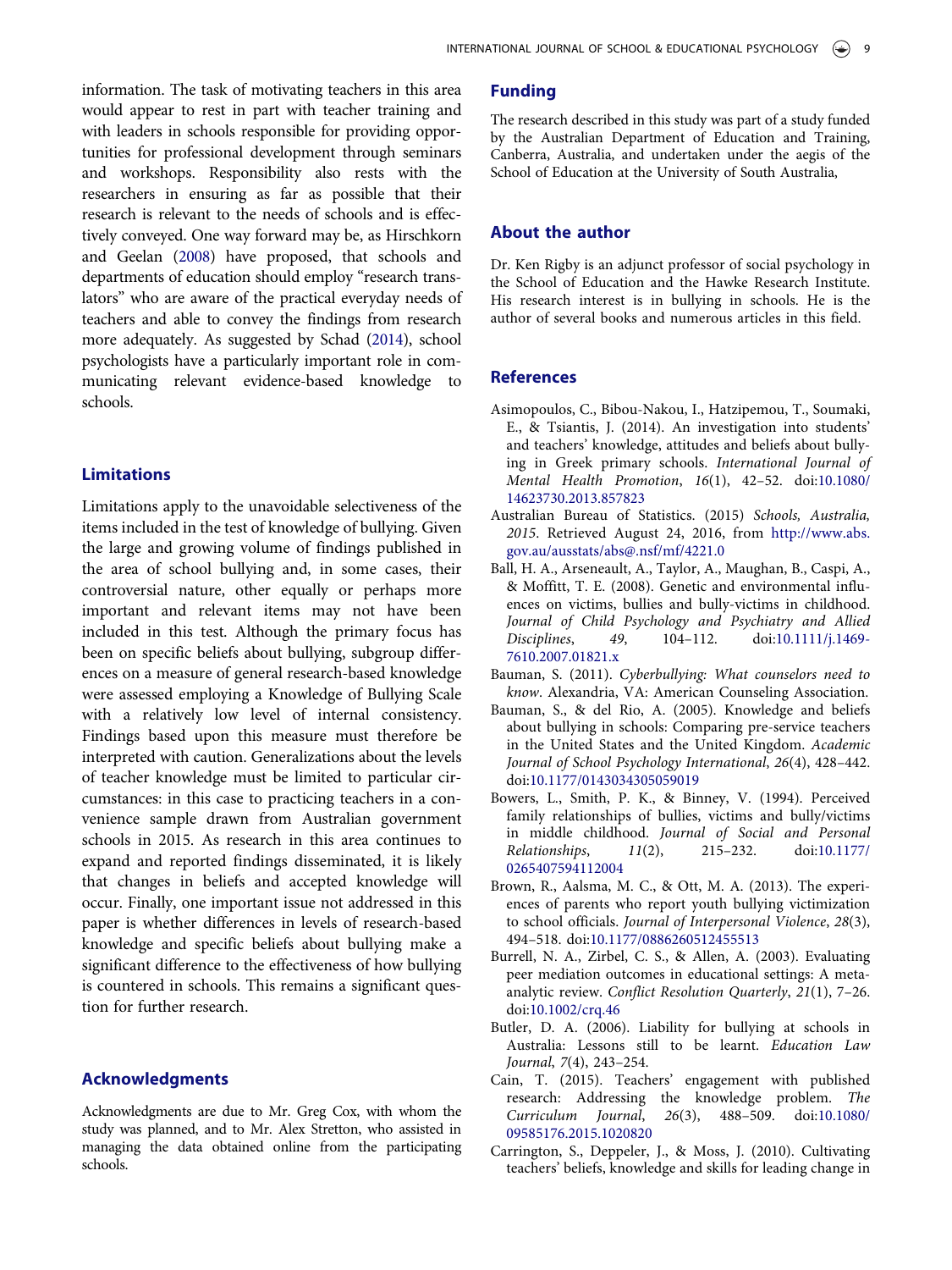schools. Australian Journal of Teacher Education, 35(1), 1– 13. doi:[10.14221/ajte.2010v35n1.1](https://doi.org/10.14221/ajte.2010v35n1.1)

- <span id="page-9-0"></span>Cooper, A., Levin, B., & Campbell, C. (2009). The growing (but still limited) importance of evidence in education policy and practice. Journal of Educational Change, 11(2), 159–171. doi:[10.1007/s10833-009-9107-0](https://doi.org/10.1007/s10833-009-9107-0)
- <span id="page-9-15"></span>Craig, K., Bell, D., & Leschied, A. (2011). Pre-service teachers' knowledge and attitudes regarding school-based bullying. Canadian Journal of Education, 34(2), 21–33.
- <span id="page-9-19"></span>Craig, W., & Pepler, D. (1997). Observations of bullying and victimization in the schoolyard. Canadian Journal of School Psychology, 2, 41–60.
- <span id="page-9-5"></span>Dewey, C., & Limber, S. P. (2015). Law and policy on the concept of bullying at school. American Psychologist, 70(4), 333–343. doi:[10.1037/a0038558](https://doi.org/10.1037/a0038558)
- <span id="page-9-7"></span>Dixon, R., & Smith, P. (2012). Rethinking school bullying: Towards an integrated model. Cambridge, England: Cambridge University Press.
- <span id="page-9-12"></span>Doane, A. N., Pearson, M. R., & Kelley, M. L. (2014). Predictors of cyberbullying perpetration among college students: An application of the theory of reasoned action. Computers in Human Behavior, 36, 154–162. doi:[10.1016/j.](https://doi.org/10.1016/j.chb.2014.03.051) [chb.2014.03.051](https://doi.org/10.1016/j.chb.2014.03.051)
- <span id="page-9-28"></span>Due, P., Merlo, J., Harel-Fisch, Y., Damsgaard, M. T., Holstein, B. E., Hetland, J., . . . Gaspar, L. (2009). Socioeconomic inequality in exposure to bullying during adolescence: A comparative, cross-sectional, multilevel study in 35 countries. American Journal of Public Health, 99(5), 907–914. doi:[10.2105/AJPH.2008.139303](https://doi.org/10.2105/AJPH.2008.139303)
- <span id="page-9-29"></span>Eliot, M., & Cornell, D. (2009). Bullying in middle school as a function of insecure attachment and aggressive attitudes. School Psychology International, 30(2), 201–214. doi:[10.1177/0143034309104148](https://doi.org/10.1177/0143034309104148)
- <span id="page-9-8"></span>Espelage, D. L., & Swearer, S. M. (Eds.). (2004). Bullying in American schools: A socio-ecological perspective on prevention and intervention. Mahwah, NJ: Lawrence Erlbaum.
- <span id="page-9-31"></span>Farrington, D., & Ttofi, M. M. (2011). Bullying as a predictor of offending, violence and later life outcomes.Criminal Behaviour and Mental Health, 21(2), 90–98. doi:[10.1002/cbm.v21.2](https://doi.org/10.1002/cbm.v21.2)
- <span id="page-9-10"></span>Festinger, L. (1957). A theory of cognitive dissonance. Stanford, CA: Stanford University Press.
- <span id="page-9-11"></span>Fishbein, M., & Ajzen, I. (1975). Belief, attitude, intention, and behavior: An introduction to theory and research. Reading, MA: Addison-Wesley.
- <span id="page-9-22"></span>Fox, C. L., & Boulton, M. J. (2003). Evaluating the effectiveness of a social skills training (SST) programme for victims of bullying. Educational Research, 45(3), 231–247. doi:[10.1080/0013188032000137238](https://doi.org/10.1080/0013188032000137238)
- <span id="page-9-25"></span>Gauley, M. (2006). Evaluation of respectful conflict resolution and peer mediation program. Saskatoon, SK, Canada: Community-University Institute of Social Research.
- <span id="page-9-16"></span>Gorsek, A. K., & Cunningham, M. M. (2014). A review of teachers' perceptions and training regarding school bullying. PURE Insights, 3 (Article 6). Retrieved August 19, 2016, from <http://digitalcommons.wou.edu/pure/vol3/iss1/6>
- <span id="page-9-20"></span>Graham, S. (2016). Victims of bullying in schools. Theory into Practice, 55(2), 136–144. doi:[10.1080/](https://doi.org/10.1080/00405841.2016.1148988) [00405841.2016.1148988](https://doi.org/10.1080/00405841.2016.1148988)
- <span id="page-9-13"></span>Hektner, J. M., & Swenson, C. A. (2012). Links from teacher beliefs to peer victimization and bystander intervention: Tests of mediating processes. Journal of Early Adolescence, 32(4), 516–536. doi:[10.1177/0272431611402502](https://doi.org/10.1177/0272431611402502)
- <span id="page-9-1"></span>Hirschkorn, M., & Geelan, D. (2008). Bridging the researchpractice gap: Research translation and/or research transformation. Alberta Journal of Educational Research, 5(1), 1–13.
- <span id="page-9-6"></span>Holben, D. M., & Zirkel, P. A. (2014). School bullying litigation: An empirical analysis of the case law. Akron Law Review, 47(2), 299–328.
- <span id="page-9-26"></span>Howard, P. (2014). Restorative approaches to conflict in schools. Pastoral Care in Education, 32(2), 168–170. doi:[10.1080/02643944.2014.897803](https://doi.org/10.1080/02643944.2014.897803)
- <span id="page-9-14"></span>Kochenderfer-Ladd, B., & Pelletier, M. E. (2008). Teachers' views and beliefs about bullying: Influences on classroom management strategies and students' coping with peer victimization. Journal of School Psychology, 46(4), 431– 453. doi:[10.1016/j.jsp.2007.07.005](https://doi.org/10.1016/j.jsp.2007.07.005)
- <span id="page-9-24"></span>Maag, J. W. (2001). Rewarded by punishment: Reflections on the disuse of positive reinforcement in schools. *Exceptional*<br>Children, 67(2), 173-186. doi:10.1177/ Children, 67(2), 173–186. doi:[10.1177/](https://doi.org/10.1177/001440290106700203) [001440290106700203](https://doi.org/10.1177/001440290106700203)
- <span id="page-9-17"></span>McKenzie, P., Weldon, P. R., Rowley, G., Murphy, M., & McMillan, J. (2014). Staff in Australia's schools 2013: Main report on the survey. Camberwell, Australia: ACER. Retrieved from [http://research.acer.edu.au/cgi/viewcon](http://research.acer.edu.au/cgi/viewcontent.cgi?article=1021%26context=tll_misc) [tent.cgi?article=1021&context=tll\\_misc](http://research.acer.edu.au/cgi/viewcontent.cgi?article=1021%26context=tll_misc)
- <span id="page-9-32"></span>Ministerial Council on Education, Early Childhood Development and Youth Affairs. (2004). National safe schools framework (Revised in 2011). Melbourne, Australia: Education Services Australia.
- <span id="page-9-3"></span>Modecki, K. L., Minchin, J., Harbaugh, A. G., Guerra, N. G., & Runions, K. C. (2014). Bullying prevalence across contexts: A meta-analysis measuring cyber and traditional bullying. Journal of Adolescent Health, 55, 602–611. doi:[10.1016/j.jadohealth.2014.06.007](https://doi.org/10.1016/j.jadohealth.2014.06.007)
- <span id="page-9-23"></span>Morrison, B. (2006). School bullying and restorative justice: Toward a theoretical understanding of the role of respect, pride, and shame. Journal of Social Issues, 62(2), 371–392. doi:[10.1111/josi.2006.62.issue-2](https://doi.org/10.1111/josi.2006.62.issue-2)
- <span id="page-9-4"></span>Nicolaides, S., Toda, Y., & Smith, P. K. (2002). Knowledge and attitudes about school bullying in trainee teachers. British Journal of Educational Psychology, 72(1), 105–119. doi:[10.1348/000709902158793](https://doi.org/10.1348/000709902158793)
- <span id="page-9-2"></span>Olweus, D. (1993). Bullying at school: What we know and what we can do. Cambridge, MA: Blackwell.
- <span id="page-9-9"></span>Olweus, D. (1997). Bullying/victim problems in school: Facts and intervention. European Journal of Psychology of Education, 12(4), 495–510. doi:[10.1007/BF03172807](https://doi.org/10.1007/BF03172807)
- <span id="page-9-18"></span>Olweus, D. (2012). Cyberbullying: An overrated phenomenon? European Journal of Developmental Psychology, 9 (5), 520–538. doi:[10.1080/17405629.2012.682358](https://doi.org/10.1080/17405629.2012.682358)
- <span id="page-9-21"></span>Pellegrini, A. D., & Long, J. D. (2002). A longitudinal study of bullying, dominance, and victimization during the transition from primary school through secondary school. British Journal of Developmental Psychology, 20(2), 259– 280. doi:[10.1348/026151002166442](https://doi.org/10.1348/026151002166442)
- <span id="page-9-27"></span>Pepler, D. J., & Craig, W. M. (1995). A peek behind the fence: Naturalistic observations of aggressive children with remote audiovisual recording. Developmental Psychology, 31(4), 548–553. doi:[10.1037/0012-1649.31.4.548](https://doi.org/10.1037/0012-1649.31.4.548)
- <span id="page-9-30"></span>Pollastri, A. R., Cardemil, E. V., & O'Donnell, E. H. (2010). Self-esteem in pure bullies and bully/victims: A longitudinal analysis. Journal of Interpersonal Violence, 25(8), 1489– 1502. doi:[10.1177/0886260509354579](https://doi.org/10.1177/0886260509354579)